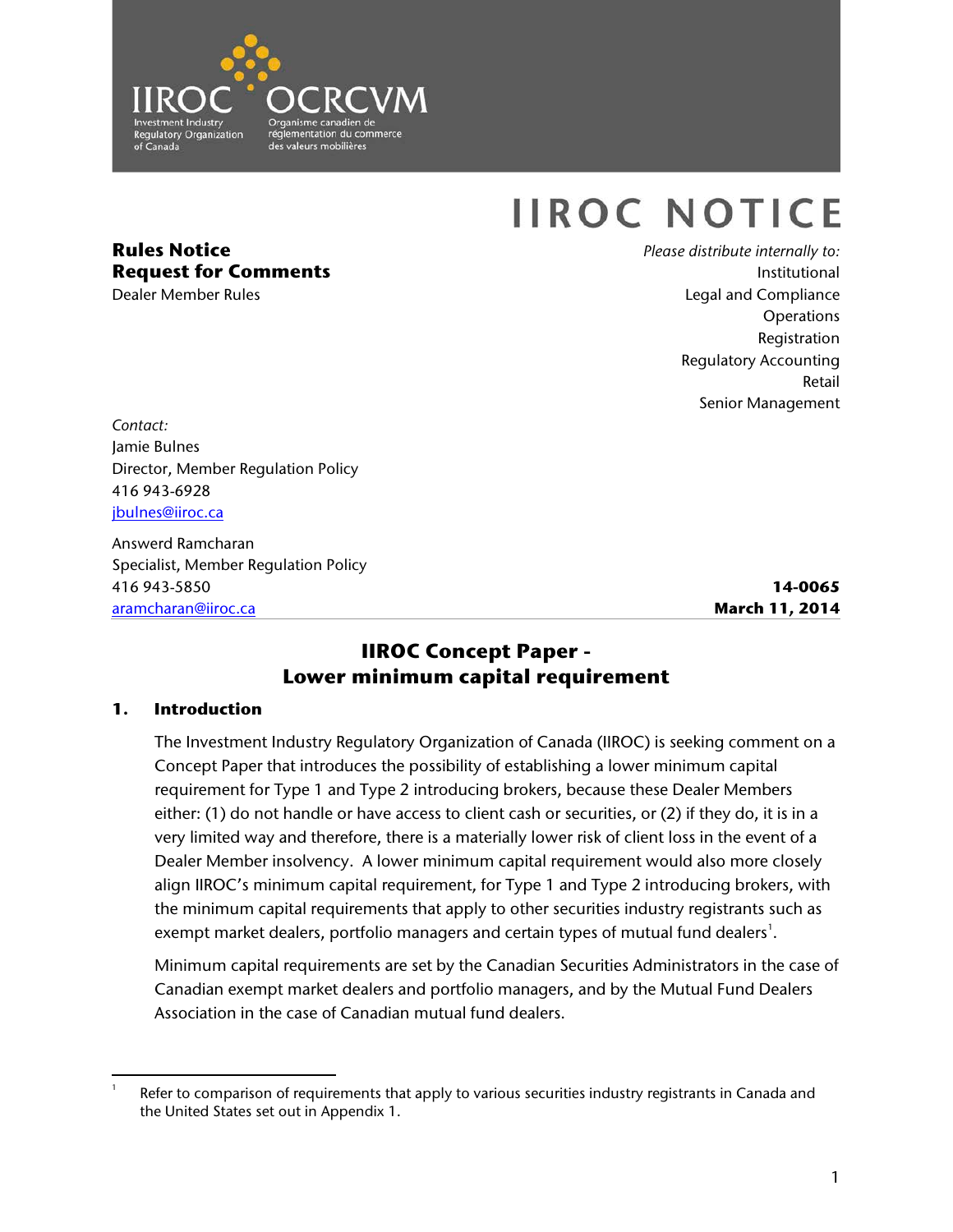

## *Reason for consultation*

Within IIROC's membership there are six categories of Dealer Members, based on the business activities a Dealer Member carries on, as well as the types of functions, or combinations of those functions, that a Dealer Member either performs itself or outsources to another Dealer Member. The six categories are as follows:

- Self-clearing Dealer Members;
- Self-clearing Dealer Members that carry the business of other Dealer Members (i.e., "carrying brokers"); and
- Four different types of introducing brokers (Types 1 through 4).

The risk profile of each category, with respect to the potential for loss of client cash or securities, varies as a result of the differing business activities undertaken. The current rules recognize these differences in risk profiles to a certain extent as there are two different minimum capital requirements, namely:

- \$75,000 for Type 1 introducing brokers; and
- \$250,000 for the other five categories of Dealer Members.

We believe there is an opportunity, in recognition of the differences between the risk profiles of certain categories of Dealer Members, to further refine the existing minimum capital rules. In addition, moving towards a further differentiation of the levels of minimum capital required, based on a Dealer Member's business model and risk, is consistent with our overall risk-based approach to compliance. Specifically, IIROC rules restrict the types of securities-related functions that Type  $1^2$  $1^2$  and Type 2 introducing brokers can perform for clients. As a result of these restrictions, Type 1 and Type 2 introducing brokers either do not handle or have access to client cash or securities, or if they do, their access is limited and for very brief periods of time<sup>[3](#page-1-1)</sup>. For example, in order to facilitate client cash transactions, a Type 2 introducing broker is only allowed to receive cheques from clients in either the name of the introducing broker or the carrying broker, on the condition that the introducing broker immediately delivers the cheques to the carrying broker or immediately deposits the cheques into a bank account controlled by the carrying broker.

Given the comparatively lower risk profile of Type 1 and Type 2 introducing brokers that flows from these more restricted activities, we are considering whether to lower minimum capital requirement for Dealer Members that are either Type 1 or Type 2 introducing brokers. In accordance with IIROC's policy consultation process, we are seeking comment from Dealer Members and other interested stakeholders with respect to this matter.

<span id="page-1-0"></span> $\frac{1}{2}$ There are currently no Dealer Members that are Type 1 introducing brokers.

<span id="page-1-1"></span><sup>3</sup> Under Dealer Member Rule 35.3(p) Cash transactions, "the introducing broker may facilitate cash transactions on behalf of clients carried through the carrying broker through the use of an account in the name of either the carrying broker or the introducing broker".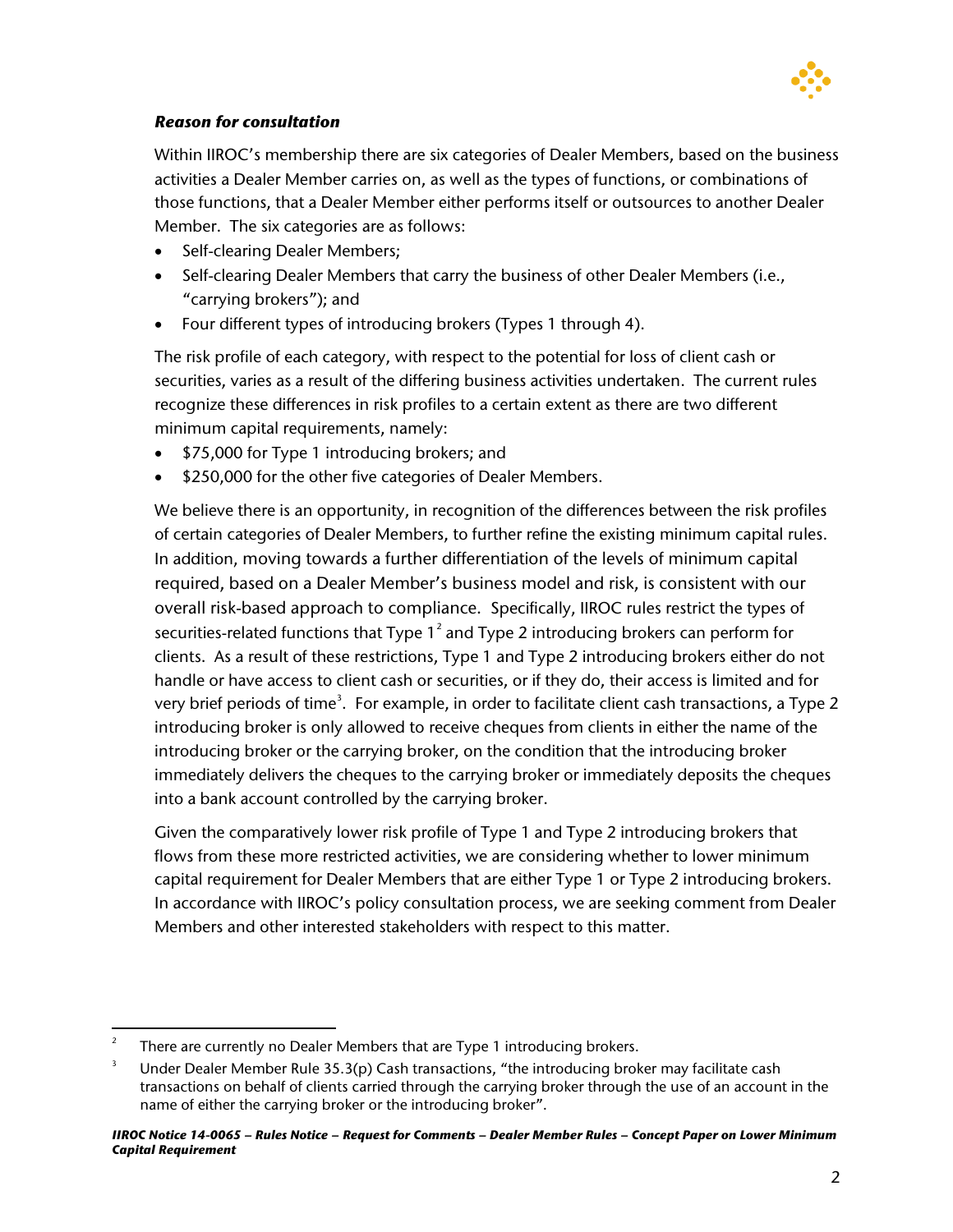

## *Comparison to other securities industry registrants*

IIROC staff has benchmarked IIROC's existing minimum capital requirements to those of other regulatory organizations. A summary of the comparison of IIROC requirements to those applicable to other securities industry registrants is attached as Appendix 1. Based on this comparison, it is clear that lowering the minimum capital required for Type 2 introducing brokers would more closely align IIROC's minimum capital requirements with those applicable to other securities industry registrants, such as Canadian exempt market dealers, portfolio managers and certain types of mutual fund dealers.

In comparison to MFDA members, the summary comparison shows that the current \$250,000 minimum capital requirement for IIROC Type 2 introducing brokers is:

- 10 times the \$25,000 amount required for Level 1 MFDA members;
- 5 times the \$50,000 amount required for Level 2 MFDA members; and
- 3.33 times the \$75,000 amount required for Level 3 MFDA members.

In comparison to direct CSA registrants, the summary comparison shows that the current \$250,000 minimum capital requirement for IIROC Type 2 introducing brokers is:

- 10 times the \$25,000 amount required for portfolio managers that are not also registered as investment fund managers;
- 2.5 times the \$100,000 amount required portfolio managers that are also registered as investment fund managers; and
- 5 times the \$50,000 amount required for exempt market dealers.

In comparison to U.S. FINRA firms, the summary comparison shows that the current \$250,000 minimum capital requirement for IIROC Type 2 introducing brokers is:

- Approximately 50 times the \$5,000 USD amount required for U.S. "other broker" dealers<sup>[4](#page-2-0)</sup>;
- Approximately 10 times the \$25,000 USD amount required for U.S. firms selling mutual funds $\degree$ ; and
- Approximately 5 times the \$50,000 USD amount required for U.S. introducing brokers with clients<sup>4</sup>.

## *Framework for consultation*

In assessing whether lower minimum capital requirement amounts should be introduced for Dealer Members with a certain risk profile, we will be doing so within the framework of our mandate, which is to set and enforce high quality regulatory industry standards, protect investors and strengthen market integrity while maintaining efficient and competitive capital markets.

## **2. Possible lower minimum capital requirements**

## *Current minimum capital requirements*

<span id="page-2-0"></span> $\overline{a}$ The exact multiple will fluctuate with changes in the U.S. dollar exchange rate. Multiples have been expressed based on the Canadian and U.S. dollars being at parity.

*IIROC Notice 14-0065 – Rules Notice – Request for Comments – Dealer Member Rules – Concept Paper on Lower Minimum Capital Requirement*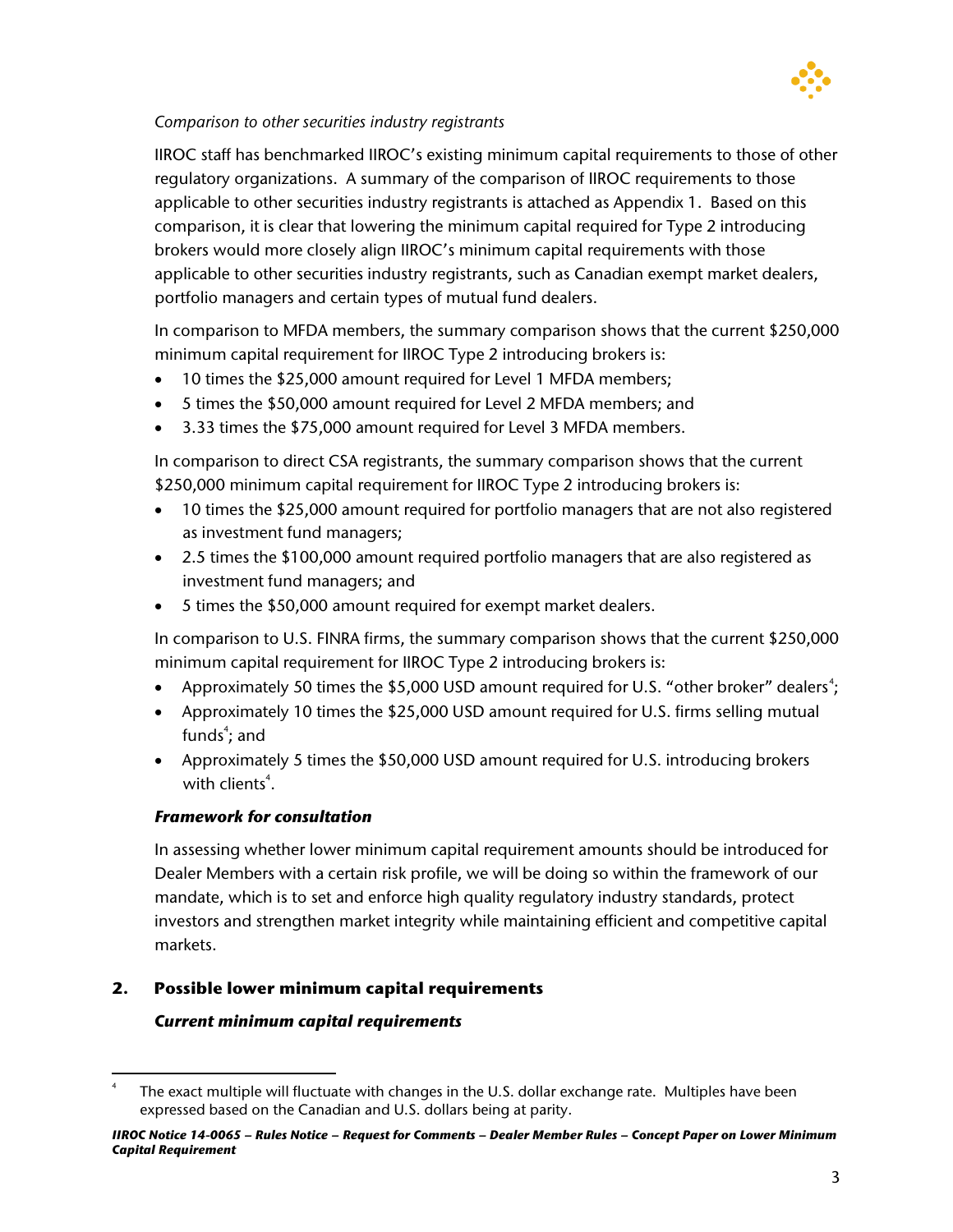

As part of IIROC's mandate to protect investors, IIROC sets regulatory financial requirements to ensure that Dealer Members remain financially solvent. IIROC requires each Dealer Member to maintain, at all times, a risk adjusted capital amount (RAC) that is greater than zero. RAC is equal to a Dealer Member's liquid, financial statement capital minus:

- specific provisions (mainly capital and margin requirements) that set aside liquid capital as reserves to address specific asset and liability risks assumed; and
- a general provision for future loss (i.e. the minimum capital requirement) that acts as an additional cushion to cover any unforeseen future losses.

#### **Table 1: Examples of the relationship between minimum capital required and RAC**

|                                                     | <b>Example 1</b><br><b>Dealer Member A</b> | <b>Example 2</b><br><b>Dealer Member B</b> |
|-----------------------------------------------------|--------------------------------------------|--------------------------------------------|
| Liquid financial statement capital                  | \$1,000,000                                | \$5,000,000                                |
| Minus: specific capital and margin requirements     | \$600,000                                  | \$3,000,000                                |
| Minus: the minimum capital requirement              | \$250,000                                  | \$250,000                                  |
| <b>Equals: RAC</b>                                  | \$150,000                                  | \$1,750,000                                |
| Key regulatory safeguard: Is RAC greater than zero? | <b>Yes</b>                                 | Yes                                        |

#### **Remarks:**

In Example 1 above, where Dealer Member A's liquid financial statement capital is \$1,000,000, its margin and capital requirements are \$600,000, and its minimum capital requirement is \$250,000, then its RAC would be \$150,000. In Example 2 above, where Dealer Member B's liquid financial statement capital is \$5,000,000, its margin and capital requirements are \$3,000,000, and its minimum capital requirement is \$250,000, then its RAC would be \$1,750,000. Both Dealer Members would have met one of IIROC's key regulatory safeguards by maintaining RAC that is greater than zero.

In addition to maintaining RAC that is greater than zero, IIROC requires each Dealer Member to pass, on an ongoing basis, a series of "early warning" tests. One of these tests requires a Dealer Member to compare its monthly losses, if any, to its RAC. If the ratio of monthly losses to RAC is below a certain threshold, the Dealer Member would fail an early warning test. This test failure would alert IIROC to the possibility that if the Dealer Member continues to experience monthly losses it will exhaust its RAC within a certain number of months and the related early warning rule provisions would give IIROC the ability to take proactive steps to try to prevent the Dealer Member from exhausting its RAC. Through the application of these early warning tests, IIROC is able to identify and take proactive steps to remedy situations where a Dealer Member is exhausting its RAC. Specifically, by closely supervising the Dealer Member to ensure that it has sufficient liquid assets for the short- to medium-term period to operate:

- (1) until its profitability improves; or
- (2) in an extreme situation, until it can transfer its client accounts in an orderly manner to another Dealer Member;

IIROC is better able to protect investors.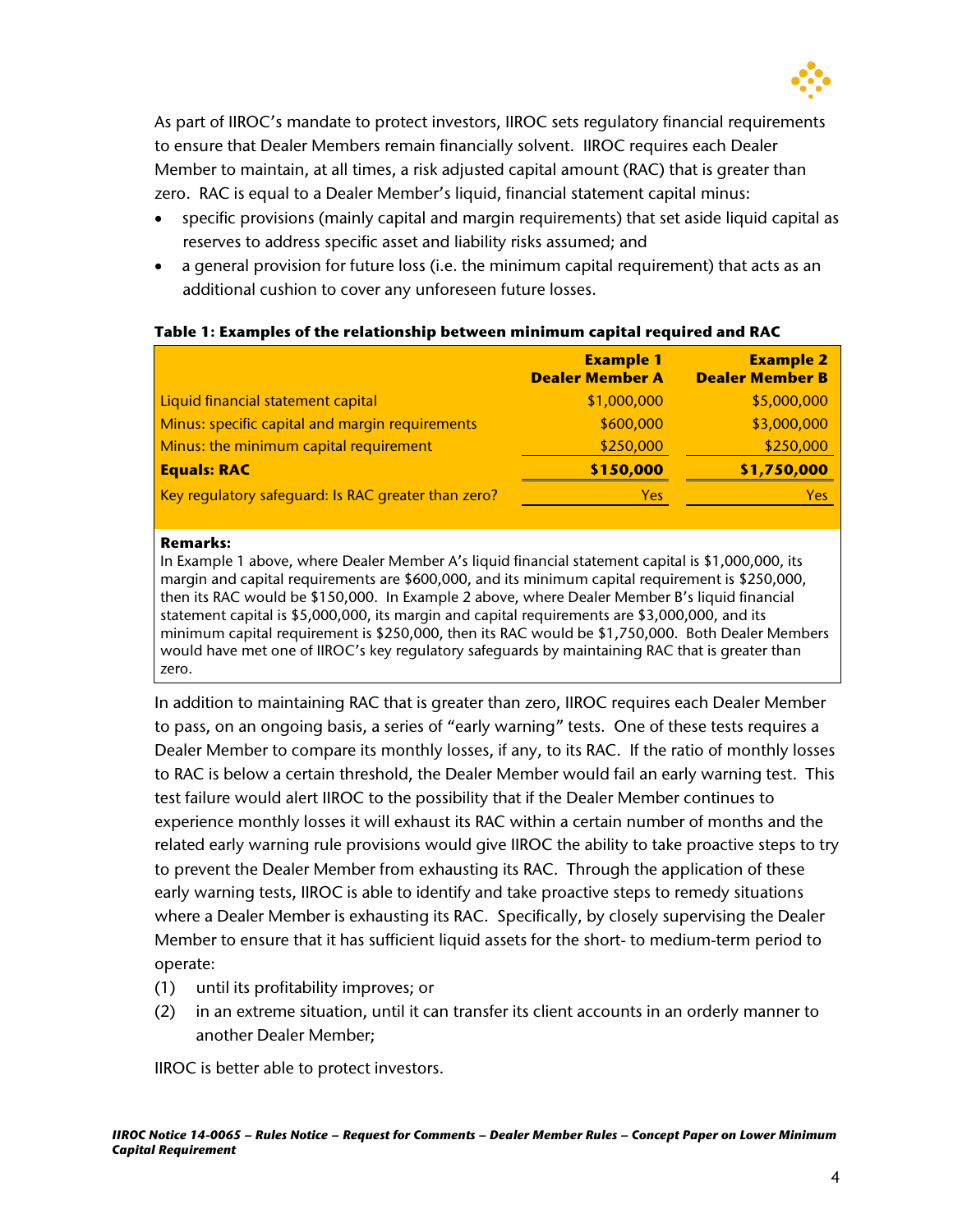

As previously stated, the minimum capital requirement for each category of Dealer Member is \$250,000, except for a Type 1 introducing broker, where it is \$75,000. As there are currently no Type 1 introducing brokers, all IIROC Dealer Members are currently maintaining, as a general provision against future loss, a minimum capital requirement of \$250,000.

## *Possible lower minimum capital requirement*

Any proposal to lower the minimum capital requirement will not alter the capital framework outlined in Table 1 above, other than to reduce the minimum capital amount for Type 2 introducing brokers. Should any proposed amendments reduced the minimum capital requirement for Type 2 introducing brokers to an amount less than current requirement for Type 1 introducing brokers, then the same minimum capital requirement would also apply for Type 1 introducing brokers.

As indicated earlier, the concept of lowering the minimum capital requirement is being considered only for Dealer Members that have a lower risk profile, because they do not handle or have access to client cash or securities, or if they do, the access is limited and for a brief period of time. Type 1 and Type 2 introducing brokers exhibit this lower risk profile and therefore could potentially benefit. IIROC staff has analyzed the impact of reducing the minimum capital requirement for Type 2 introducing brokers from \$250,000 to either \$50,000 or \$100,000. Table 2 below shows the impact of the reduced capital levels under consideration on RAC.

|                                                                                                     |                                                                     | <b>Number of Dealer Members</b> |                                             |          |                                                        |  |  |  |
|-----------------------------------------------------------------------------------------------------|---------------------------------------------------------------------|---------------------------------|---------------------------------------------|----------|--------------------------------------------------------|--|--|--|
|                                                                                                     |                                                                     | At current<br>\$250,000         | At possible min. capital<br>requirement of: |          | <b>Change in</b><br>number of<br><b>Dealer Members</b> |  |  |  |
| <b>Measures</b>                                                                                     |                                                                     | min. capital<br>requirement     | \$100,000                                   | \$50,000 |                                                        |  |  |  |
| Potential number of Dealer Members that could benefit from a lower minimum capital<br>requirement   |                                                                     |                                 |                                             |          |                                                        |  |  |  |
|                                                                                                     | Type 2 introducing brokers                                          | 75                              | 75                                          | 75       | no change                                              |  |  |  |
| Risk adjusted capital position of these Dealer Members, depending on minimum capital<br>requirement |                                                                     |                                 |                                             |          |                                                        |  |  |  |
|                                                                                                     | RAC less than zero (\$0)                                            | $\Omega$                        | $\Omega$                                    | $\Omega$ | no change                                              |  |  |  |
|                                                                                                     | RAC between \$0 and \$500,000                                       | 28                              | 17                                          | 13       | reduced by 11 to<br>15                                 |  |  |  |
|                                                                                                     | RAC greater than \$500,000 and<br>less than or equal to \$1,000,000 | 15                              | 25                                          | 28       | increased by10 to<br>13                                |  |  |  |
|                                                                                                     | RAC greater than \$1,000,000                                        | 32                              | 33                                          | 34       | increased by 1 to 2                                    |  |  |  |

## **Table 2: Comparative impact of a lower minimum capital requirement on Type 2 introducing brokers**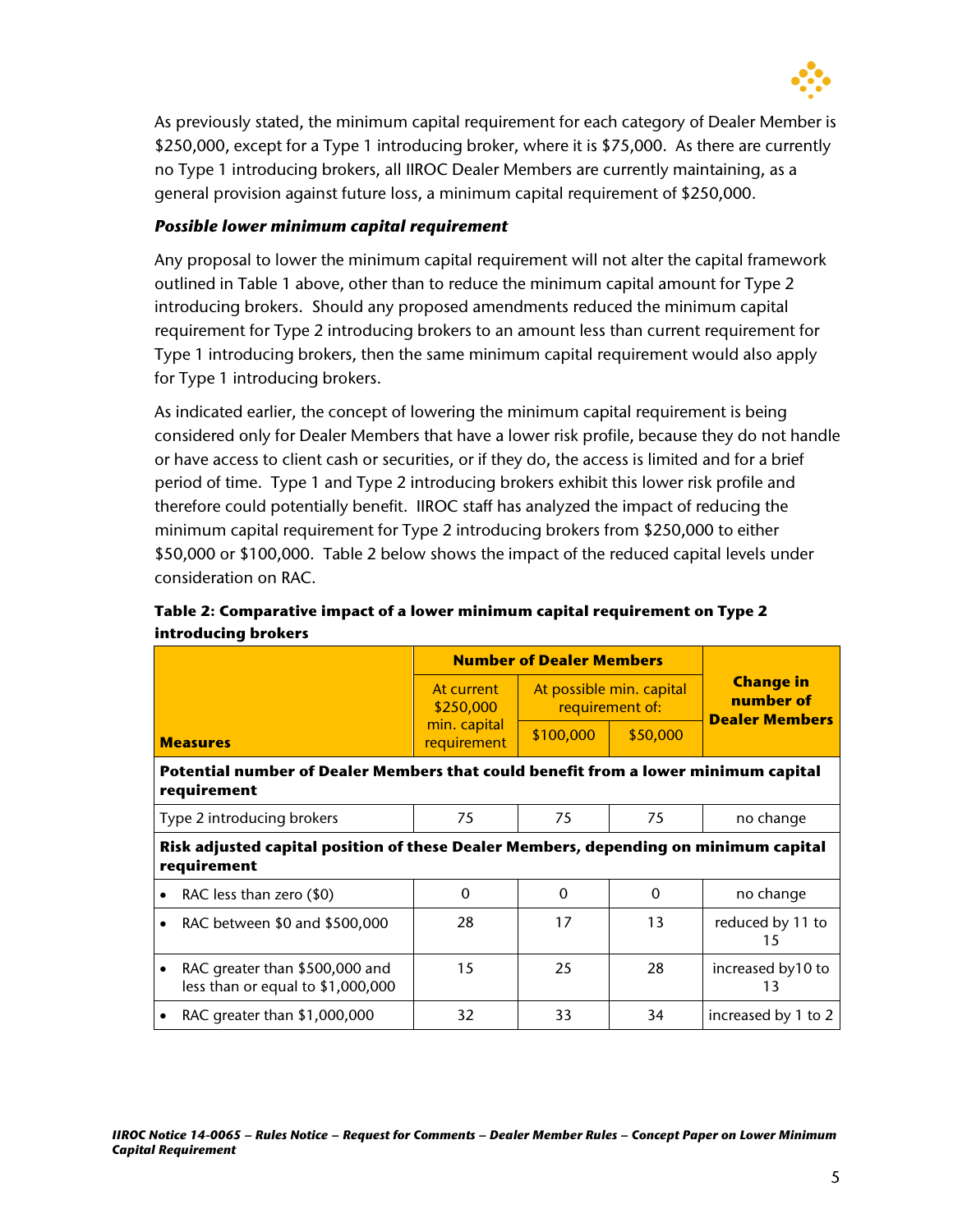

From the summary information in Table 2, which is based on Dealer Member data as at June 30, 2013, we can see that in general RAC would increase<sup>[5](#page-5-0)</sup> for Type 2 introducing brokers. This increase would result in more capital being available to conduct ongoing business activities than would be the case under with the existing minimum capital requirement. Specifically, reducing the minimum capital requirement for Type 2 introducing brokers to an amount in the range of \$50,000 to \$100,000 would have the following impact:

- an increased RAC for 11 to 15 Dealer Members, to a level over \$500,000; and
- an increased RAC for another 1 to 2 Dealer Members, to a level over \$1,000,000.

In addition to the potential impact on RAC, the reduction in the minimum capital requirement would also impact the calculations reported to IIROC by the Type 2 introducing brokers under IIROC's Early Warning System and whether or not certain early warning tests are passed or failed. On an ongoing basis, IIROC monitors Dealer Member solvency through the Early Warning System, which determines if a Dealer Member is in Early Warning Level 1 or Level 2. Early Warning Level 1 and Level 2 consist of a number of tests to identify a Dealer Member that may be heading into financial difficulty. If a Dealer Member fails any one of the early warning tests it will be designated to be in the respective Early Warning Level and subject to IIROC imposed restrictions, sanctions and closer supervision in order to mitigate the risk of further financial deterioration. Early Warning Level 2 is the more serious of the two levels $\mathfrak{S}$ .

As would be expected, based on data as at June 30, 2013, lowering the minimum capital requirement to an amount between \$50,000 and \$100,000 would have resulted in fewer Dealer Members failing the Early Warning Level 1 or Level 2 tests, because their increased RAC would have reduced the likelihood of failing one or more of the early warning tests that is based on liquidity and/or profitability. In order to address the investor protection concerns relating to Dealer Members that would no longer trigger Early Warning Level 1 and Level 2 criteria under the possible new minimum capital requirements, IIROC Financial & Operations Compliance would continue to use its discretionary authority to closely monitor the capital of those Dealer Members relative to their history of profit and loss, through the monthly financial filings that firms are required to provide to IIROC. Further, IIROC rules will continue to provide IIROC staff with the discretion to impose early warning restrictions at any time, including restricting the Dealer Member from allowing the repatriation of capital, opening new accounts, hiring additional staff and/or requiring increased frequency of financial and other reporting to IIROC.

 $\overline{a}$ 

*IIROC Notice 14-0065 – Rules Notice – Request for Comments – Dealer Member Rules – Concept Paper on Lower Minimum Capital Requirement*

<span id="page-5-0"></span><sup>5</sup> For purposes of this discussion, we have assumed that the Type 2 introducing brokers have not removed any of the increased capital amounts from their firms. Although some Type 2 introducing brokers may decide to remove some or all of the increased capital amounts from their firms, they would not be allowed to do so if the removal would put their firms in Early Warning Level 1 or Level 2.

<span id="page-5-1"></span><sup>6</sup> For a detailed explanation of the early warning tests, please see Schedules 13 and 13A of IIROC Form 1: [http://iiroc.knotia.ca/Knowledge/View/ViewAttachment.aspx/Form%201\\_IFRS\\_July2013\\_En.pdf?kType=4](http://iiroc.knotia.ca/Knowledge/View/ViewAttachment.aspx/Form%201_IFRS_July2013_En.pdf?kType=445&dBID=211309341&ftID=Form%201_IFRS_July2013_En.pdf) [45&dBID=211309341&ftID=Form%201\\_IFRS\\_July2013\\_En.pdf.](http://iiroc.knotia.ca/Knowledge/View/ViewAttachment.aspx/Form%201_IFRS_July2013_En.pdf?kType=445&dBID=211309341&ftID=Form%201_IFRS_July2013_En.pdf)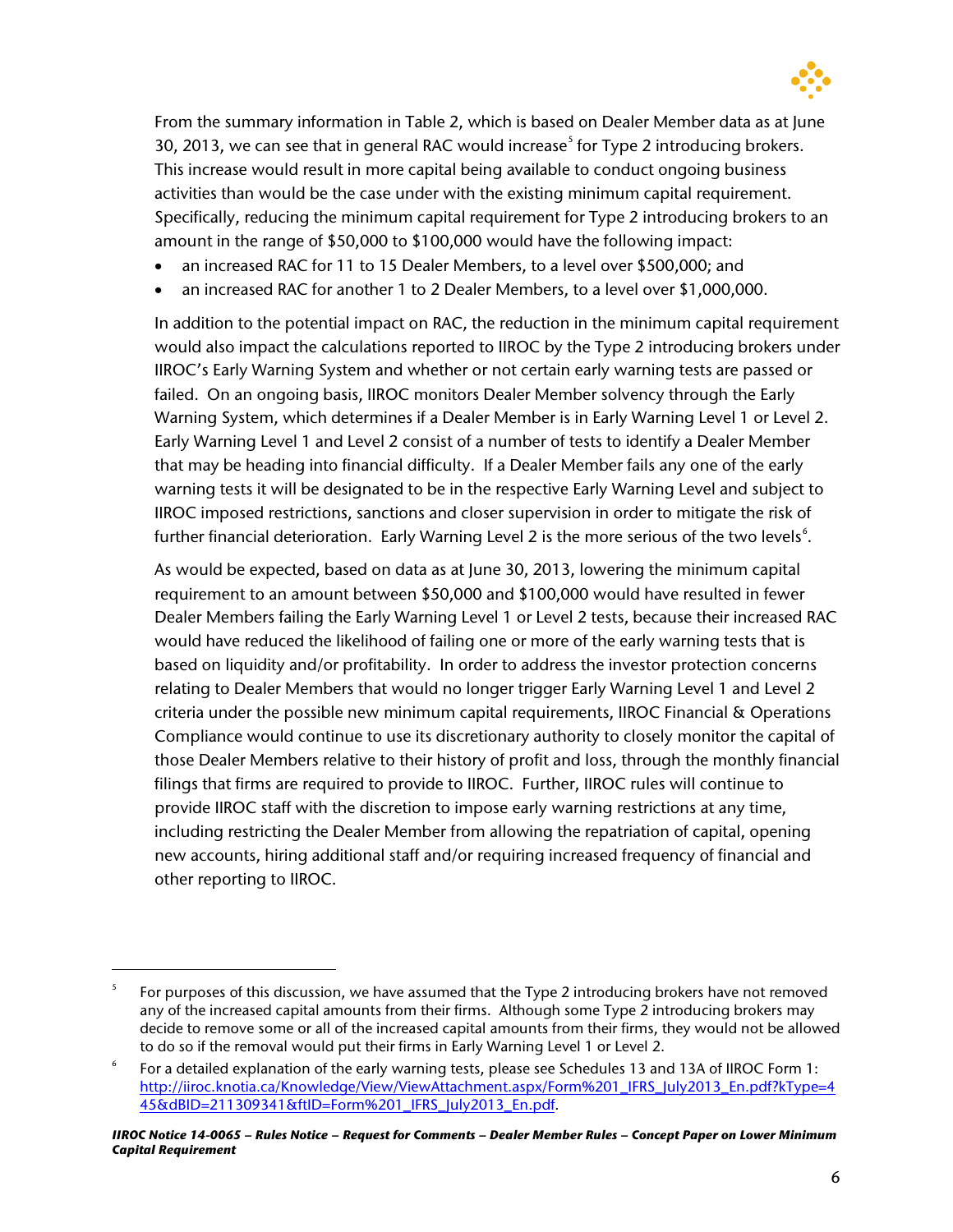

## **3. Other Dealer Members**

Although the impact analysis above is based on current Type 2 introducing brokers, if a lower minimum capital requirement amount was to be implemented, there is a potential benefit to other Dealer Members or other dealer registrants who may wish to change their business models to become a Type 2 introducing broker, in order to take advantage of the lower minimum capital requirement amount.

## **4. Other considerations - possible lower minimum insurance coverage requirements**

Consultation on the possible introduction of lower minimum insurance coverage requirements was also considered for Type 1 and Type 2 introducing brokers, but is not being pursued in this Concept Paper because our analysis indicates that Type 2 introducing brokers currently maintain insurance coverage than is significantly in excess of the required insurance coverage minimums. Based on Dealer Member data as at June 30, 2013, Type 2 introducing brokers currently maintain, on average, approximately twice the amount of insurance coverage (\$3.49 million per firm) than the coverage required under IIROC rules (\$1.74 million). We believe Dealer Members maintain excess insurance coverage because they know that the required coverage is only a minimum and based on their estimated business needs higher amounts may be more prudent. It is therefore reasonable to assume that a reduction in the insurance coverage required under IIROC Rules for Type 2 introducing brokers may not lead to a significant reduction in the average insurance coverage these firms maintain. As a result, we are not exploring the possibility of lower minimum insurance coverage requirements as part of this consultation.

## **5. Consultation questions**

While we are seeking comments on the concept of introducing a lower minimum capital requirement amount for Type 1 and Type 2 introducing brokers, we are also soliciting specific comment on the following consultation questions:

- (i) Do the existing minimum capital requirements for Dealer Members that handle client assets on a limited basis, if at all, represent an undue regulatory burden for such Dealer Members? If so, what minimum capital requirement amount would be more appropriate? Would a lower minimum capital requirement amount materially reduce that burden, or are there other issues that are more critical?
- (ii) Is it appropriate that IIROC Dealer Members, whose business activities and risk profiles are comparable to those of registrants on other platforms (e.g., MFDA and CSA), are subject to significantly higher minimum capital requirements?
- (iii) Do the existing minimum capital requirements for Dealer Members that handle client assets on a limited basis, if at all, represent an inappropriate barrier to entry for potential new IIROC Dealer Members?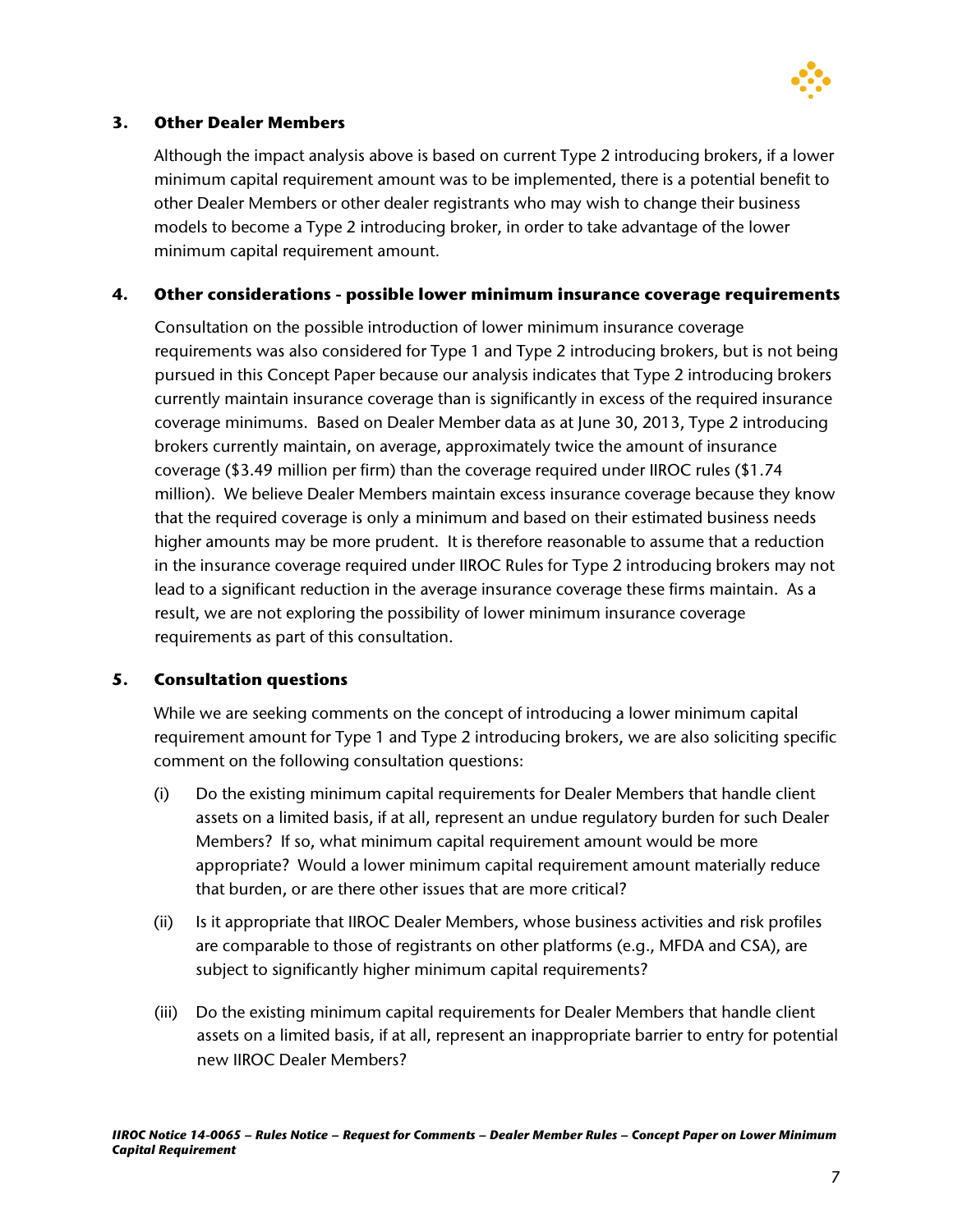

(iv) Would a lower minimum capital requirement amount for Type 1 and Type 2 introducing brokers result in a greater alignment with risks associated with this category of Dealer Members?

### **6. Comments and submissions**

We invite Dealer Members and other interested stakeholders to provide input on the issues outlined in this public concept paper and to the specific questions posed in the consultation. Comments should be made in writing and delivered by July 9, 2014 (120 days from the publication date of this Notice). Please address your comments to:

Answerd Ramcharan Specialist, Member Regulation Policy Investment Industry Regulatory Organization of Canada 121 King Street West, Suite 2000 Toronto, Ontario, M5H3T9 Fax: (416) 943-6760 Email: [aramcharan@iiroc.ca](mailto:aramcharan@iiroc.ca)

Those submitting comment letters should be aware that a copy of their comment letter will be made publicly available on the IIROC website (**www.iiroc.ca** under the heading "Rule Book - Dealer Member Rules - Proposed Policy").

After considering the comments received in response to this Request for Comments, IIROC may publish proposed rules for public comment.